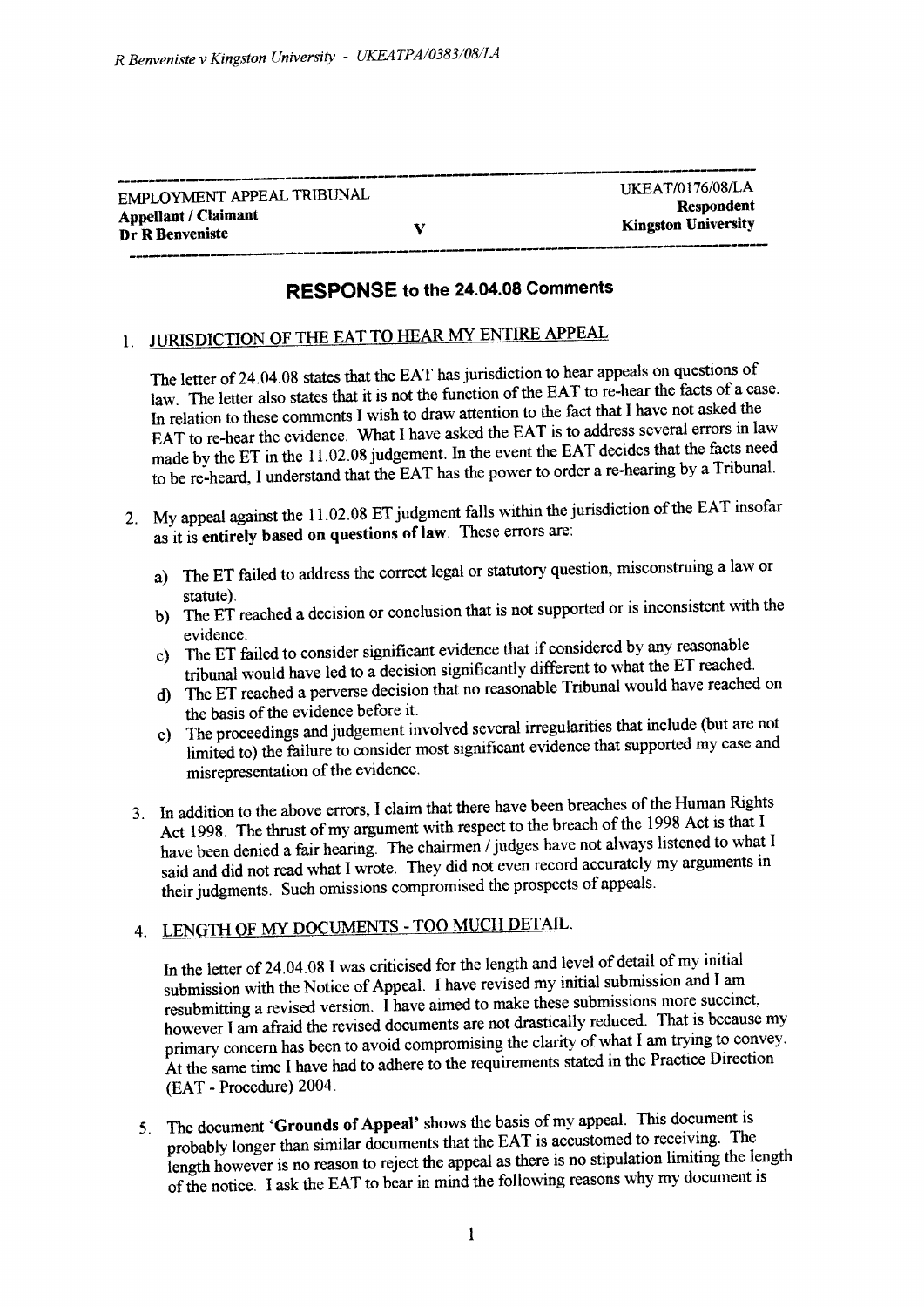R Benveniste v Kingston University - UKEATPA/0383/08/LA

longer than usual.

6. I am a lay litigant. Although I have read and gained a reasonably good understanding of the relevant law, I have no training on how to write legal documents or how to advocate effectively. I have included a lot of comments in my notice of appeal in order to ensure that my points come across clearly. A lot of what is written in my Notice might be better suited for the Skeleton Arguments. I am reluctant however to condense the Notice of Appeal because I really do not have the ffaining / experience / confidence to make an effective condensed document that I feel can do justice to the merits of my appeal.

What I have done instead is <u>underline the text in the Grounds of Appeal</u> that describes the relevant points of law. That way a judge can skim through the underlined text if he wishes to concentrate on the points of law-

7. Another reason why my documents are lengthy is because I have complied with the Practice Direction. Some of the errors in law raised in my appeal have to do with issues of perversity and the failure to consider significant relevant evidence. Gther errors have to do with irregularities in the hearing and judgment.

The requirements for appeals that involve arguments of perversity are specified in section 2.6 of the PD which stipulates that the Notice of Appeal should set out the full particulars of the matters relied on. The requirements for an appeal involving complaints of irregularity are described in section I 1.1 of the PD which states that the Appellant should include in the Notice of Appeal full particulars of each complaint made.

8. The level of detail I supplied in my submissions to the EAT aimed at satisfying the above requirements. A recurrent criticism in my appeal is the failure of the ET to consider or even mention significant and relevant evidence. In an attempt to comply with the PD, I felt I had to give particulars of this evidence and its relevance. To facilitate cross referencing I presented this material in the Appendix using relevant headings and referred to these headings where necessary.

The fact that there is so much material in the Appendix is a direct consequence of the extent to which the ET failed to consider or even mention evidence supporting my case. This ought to serve as an indication of the severity of the error and irregularity in the ET proceedings and judgment and ought to be taken very seriously by the EAT. Rejecting my appeal just because of the amount of evidence proving this error / irregularity, is inconsistent with the interests of Justice.

## 9. PROSPECTS OF SUCCESS OF THE APPEAL OF THE UNFAIR DISMISSAL AND VICTIMISATION CLAIMS

The comments in the 24.04.08 letter aiming to justify that my appeal has no chance of success seem to be based solely on what is written in the judgment. I can see nothing in these comments that addresses or even acknowledges the errors I have described in my appeal. It seems unfair to reject an appeal without considering what it is about, especially since one of the complaints in this appeal is that what is written in the judgment is a far from adequate record of the facts and argument put to the Tribunal.

10. In paragraph 1 of the  $24.04.08$  letter it is argued that there was plenty of evidence and the hearing took 9 days. It is implied that the ET dealt correctly and fairly with the extensive argument and evidence before it.

In view of my complaint that most of the relevant evidence supporting my casewas not considered or even mentioned by the Tribunal, the above argument in paragraph I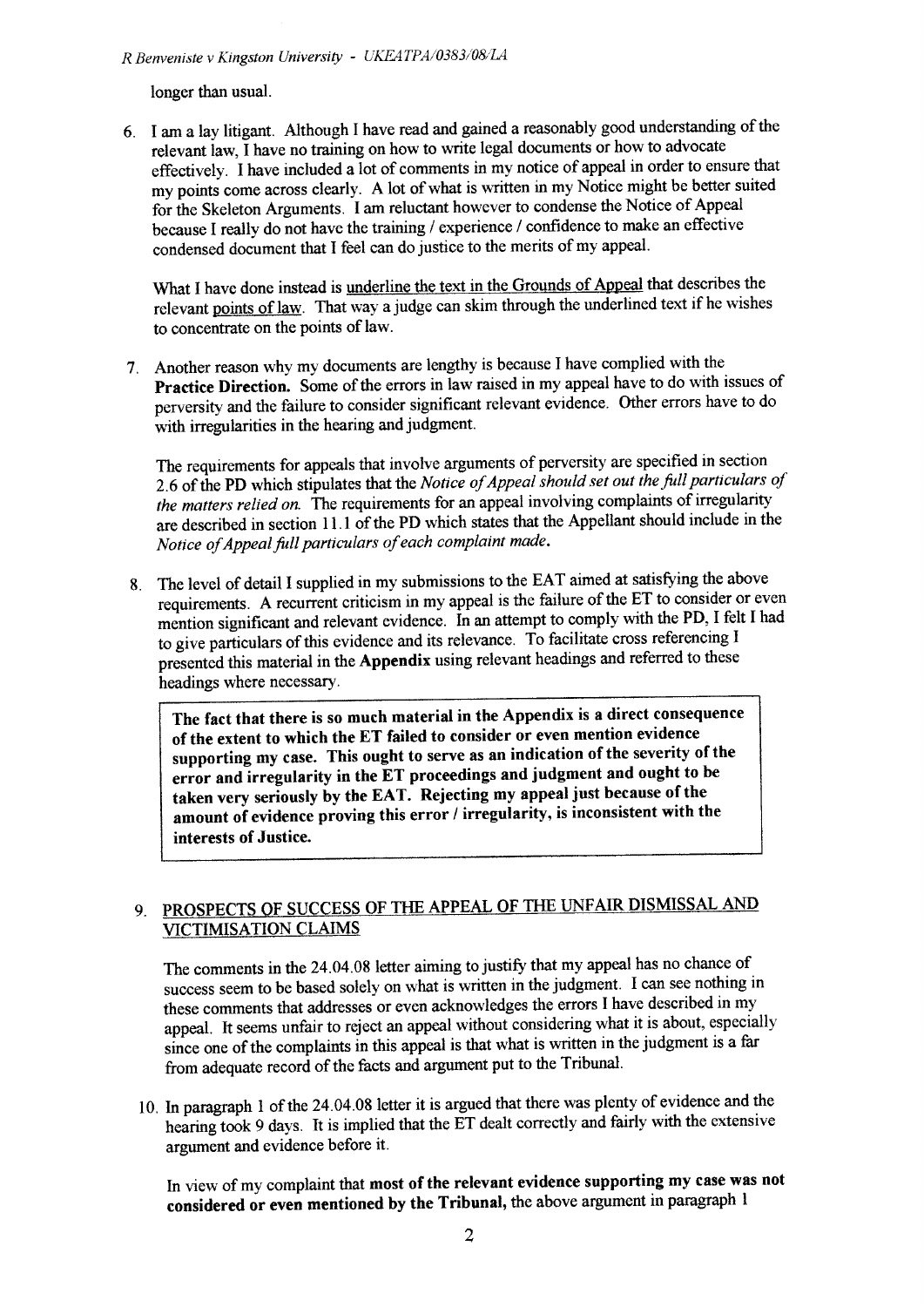cannot be used as a basis for rejecting my appeal. A rejection based on such an argument would be like relying on the assumption that the ET acted correctly in order to conclude that the ET did not act wronglY.

- 11. The argument in paragraph 2 of the 24.04.08 letter that 'it is quite hopeless to contend that there was a conspiracy to dismiss the claimant' is unfounded especially since I contend that there is substantial evidence to support that there was indeed a conspiracy to dismiss me and that most of this evidence was not considered or mentioned. The latter complaint lies in the very heart of my appeal, yet on the face of what is written in the 24.04.08 letter, it does not seem to have been even acknowledged by the EAT.
- 12. As for the statement 'They (the Tribunal) were obviously impressed by some of the witnesses from the University' is at best an unfounded speculation. In reality there is proof of several instances where the University's witnesses were shown to have lied, contradicted themselves and each other, committed perjury and even falsified a document. Tribunals, serving the interests of Justice, tend to disbelieve witnesses that lie, they do not get favourably impressed by them.
- 13. The argument in paragraph 3 of the 24.04.08 letter that there is no legitimate complaint against the procedures adopted by the University is not accurate. This was discussed in paragraphs 201-213 of my written submissions. The relevant complaint appears in the earlier version of the 'Grounds of Appeal'. It can also be seen in the revised form in paragraphs 3942. Among other examples I have challenged the impartiality with which the whole disciplinary process was conducted. This point alone is a textbook example of procedural unfairness that has been considered as sufficient grounds to render a dismissal unfair.
- 14. The statements in paragraph 3 of the 24.04.08 letter regarding the disciplinary meeting fall far short from providing a fair assessment of the circumstances of that meeting, let alone what led to it. That may be due to the fact that the ET failed to describe these circumstances in its judgment with reasonable accuracy.

More specifically I asked the Respondents to give the following clarification: 'What requires clarification is whether according to the university's rules and practice the pattern/place of work such as mine, constitutes grounds for dismissal. As I already explained in my letter of 10/7/04, I believe that an employer is legally bound to clearly communicate what constitutes grounds for dismissal. Such information ought to be widely communicated and be equitably applied to all members of staff. equitably applied to all members of staff.  $\overline{\phantom{a}}$ <br>equitably applied to all members of staff.

I ask that a clear response be given to my request for the clarification described above. My decision I ask that a clear response be given to my request for the clarification described above. My decision will depend on this response. The same applies to my action against the university in order to assert my rights. I expect to receive a clear response to my request for clarification soon after I assert my rights. I expect to receive a clear response to my request for clarification soon after 1<br>return from my annual leave on 10 August 2004. If the university states that my refusal to change my<br>extern from my annual established pattern/place of work will constitute grounds for dismissal, then I request that the university also provides an explanation, in writing, as to why this treatment is not afforded to the rest of the University. After all a pattern/place of work such as mine has always been and still is common practice throughout the University. $'$ 

In response to the invitation to confirm my attendance to a disciplinary meeting on 13.08.04 I replied and referred to the extensive documents and correspondence I had written explaining my position and to the persistent refusal of the Respondents to give me the above clarification. I went on to explain that I would have nothing more to say until I received the clarifioation I requested.

The Respondents have never supplied this clarification. They even refused to do so under cross examination during the merits' hearing before the Tribunal.

15. As for my victimisation claim, the handling of this claim so far has involved a chain of and irregularities that amount to a breach of the Human Rights Act 1998 and make a